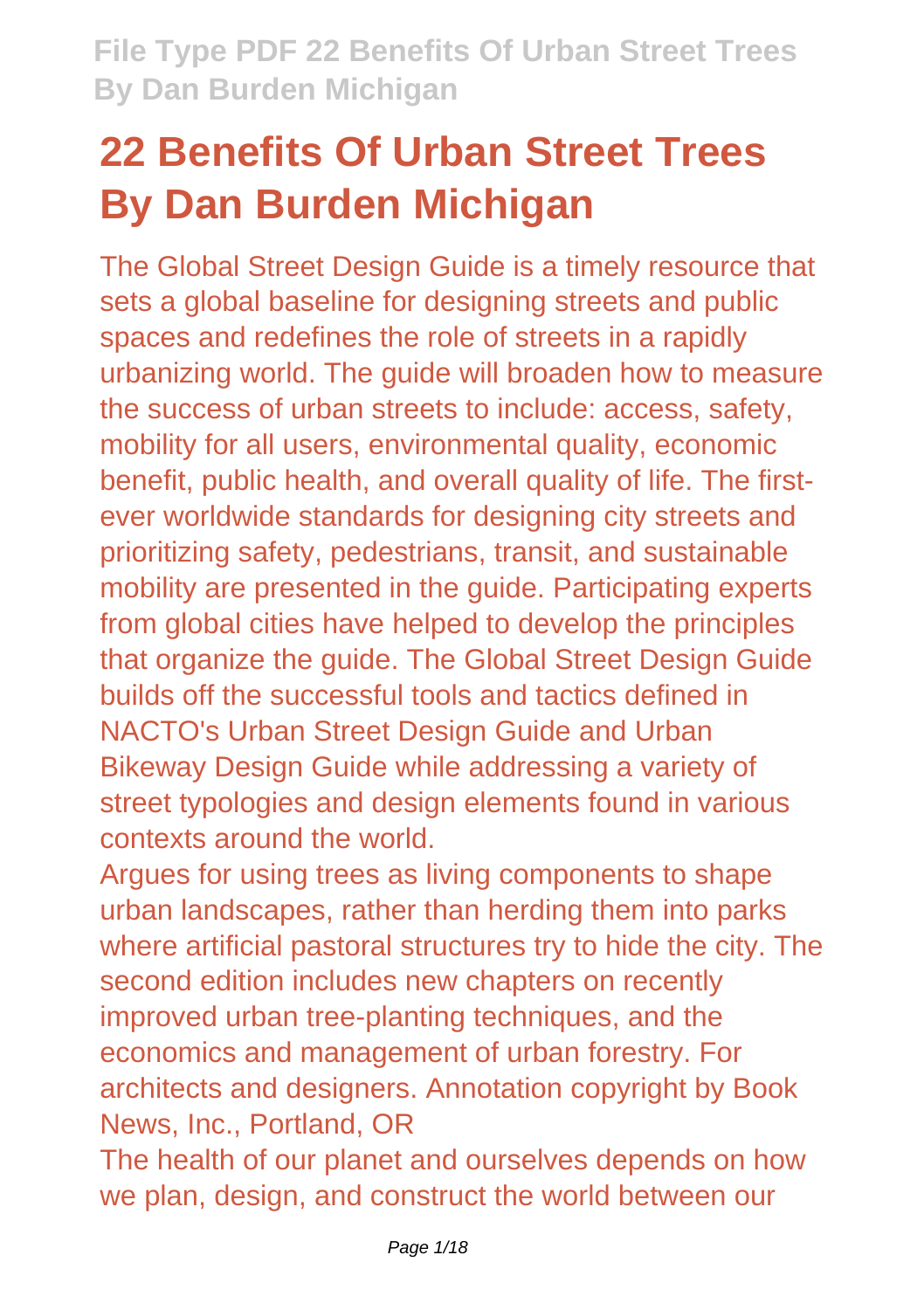buildings. Our increasing dependence on fossil fuels over the last century has given us unprecedented individual mobility and comfort, but the consequences are clear. Climate change, sprawl, and reliance on foreign oil are just a few of the challenges we face in designing new-and adapting existing-communities to be greener. Based on the National Building Museum's Green Community exhibition, this book is a collection of thought-provoking essays that illuminate the connections among personal health, community health, and our planet's health. Green Community brings together diverse experts, each of whom has a unique approach to sustainable planning, design, politics, and construction. Urban Transportation Innovations WorldwideA Handbook of Best Practices Outside the United StatesMcFarland Engineering Standards for Forensic Application presents the technologies and law precedents for the application of engineering standards to forensic opinions, discussing Fundamentals, Disciplines, Engineering Standards, The Basics and the Future of Forensics. The book explores the engineering standard and how it is used by experts to give opinions that are introduced into evidence, and how they are assumed to be the best evidence known on the topic at hand. Final sections include coverage of NFL Brain Injuries and the Flint Water Crisis. Examples of the use of engineering standards are shown and discussed throughout the work. Addresses a wide variety of forensic engineering areas, including relevant law Provides a new approach of study that includes the work of both engineers and litigators Contains contributions from over 40 experts, offering the reader examples of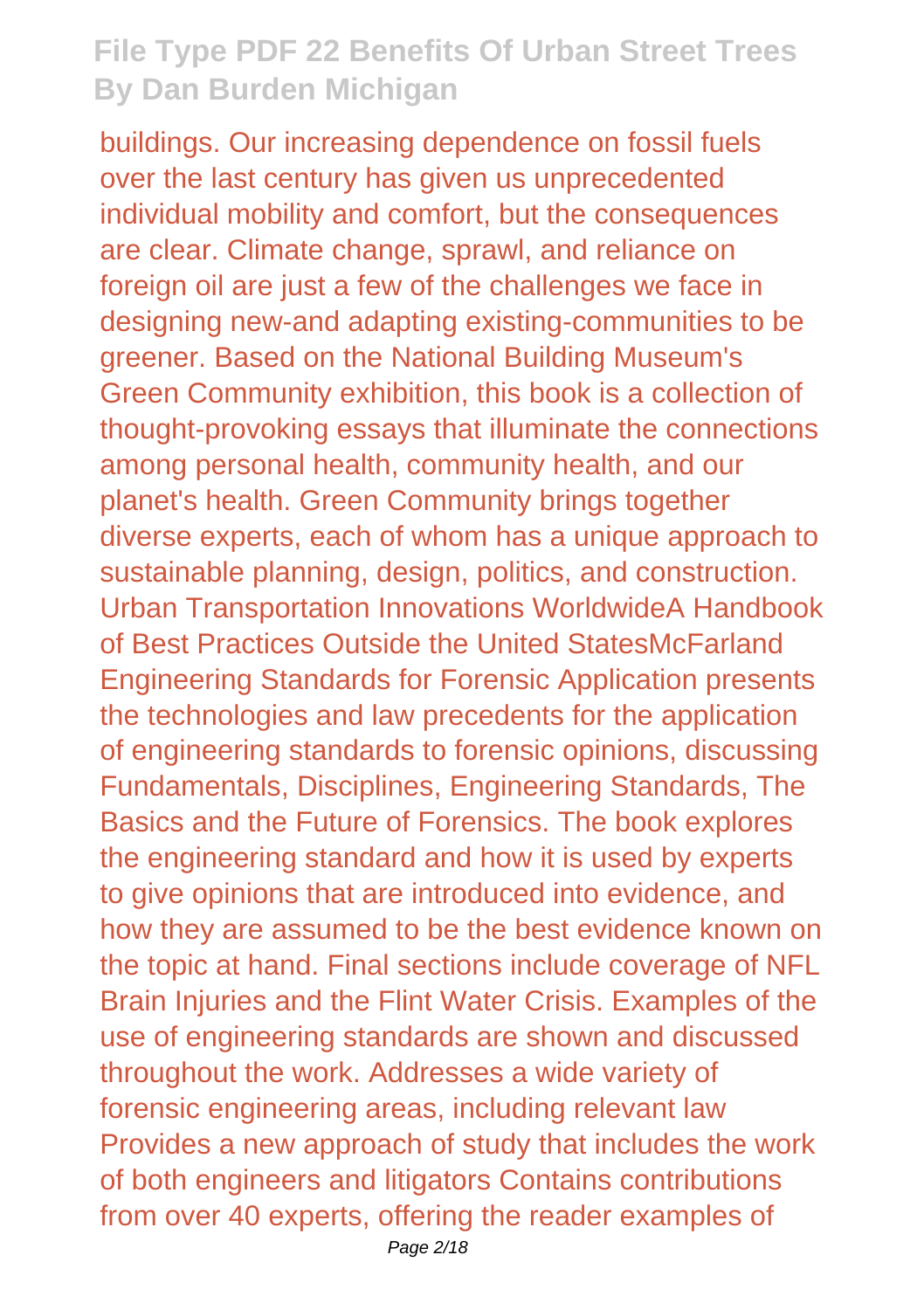#### general forensic methods that are based on reliable engineering practice

This book is a printed edition of the Special Issue "Urban and Periurban Forest Diversity and Ecosystem Services" that was published in Forests

Water resource management consists of planning, developing, distributing and managing the available water resources. With increasing urbanization, optimized water management becomes more demanding. This book presents innovative solutions for present as well as future challenges we are facing in water conservation, recycling and reuse. Nature Based Strategies for Urban and Building Sustainability reviews the current state-of-the-art on the topic. In the introduction, the editors review the fundamental concepts of nature elements in the built environment, along with the strategies that are necessary for their inclusion in buildings and cities. Part One describes strategies for the urban environment, discussing urban ecosystems and ecosystem services, while Part Two covers strategies and technologies, including vertical greening systems, green roofs and green streets. Part Three covers the quantitative benefits, results, and issues and challenges, including energy performances and outdoor comfort, air quality improvement, acoustic performance, water management and biodiversity. Provides an overview of the different strategies available to integrate nature in the built environment Presents the current state of technology concerning systems and methodologies on how to incorporate nature in buildings and cities Features the latest research results on operation and ecosystem services Covers both established and new designs, including those still in the experimental stage

Persepsi manusia terhadap lingkungan sekitar merupakan sebuah bentuk pengalaman estetis yang memberikan nilai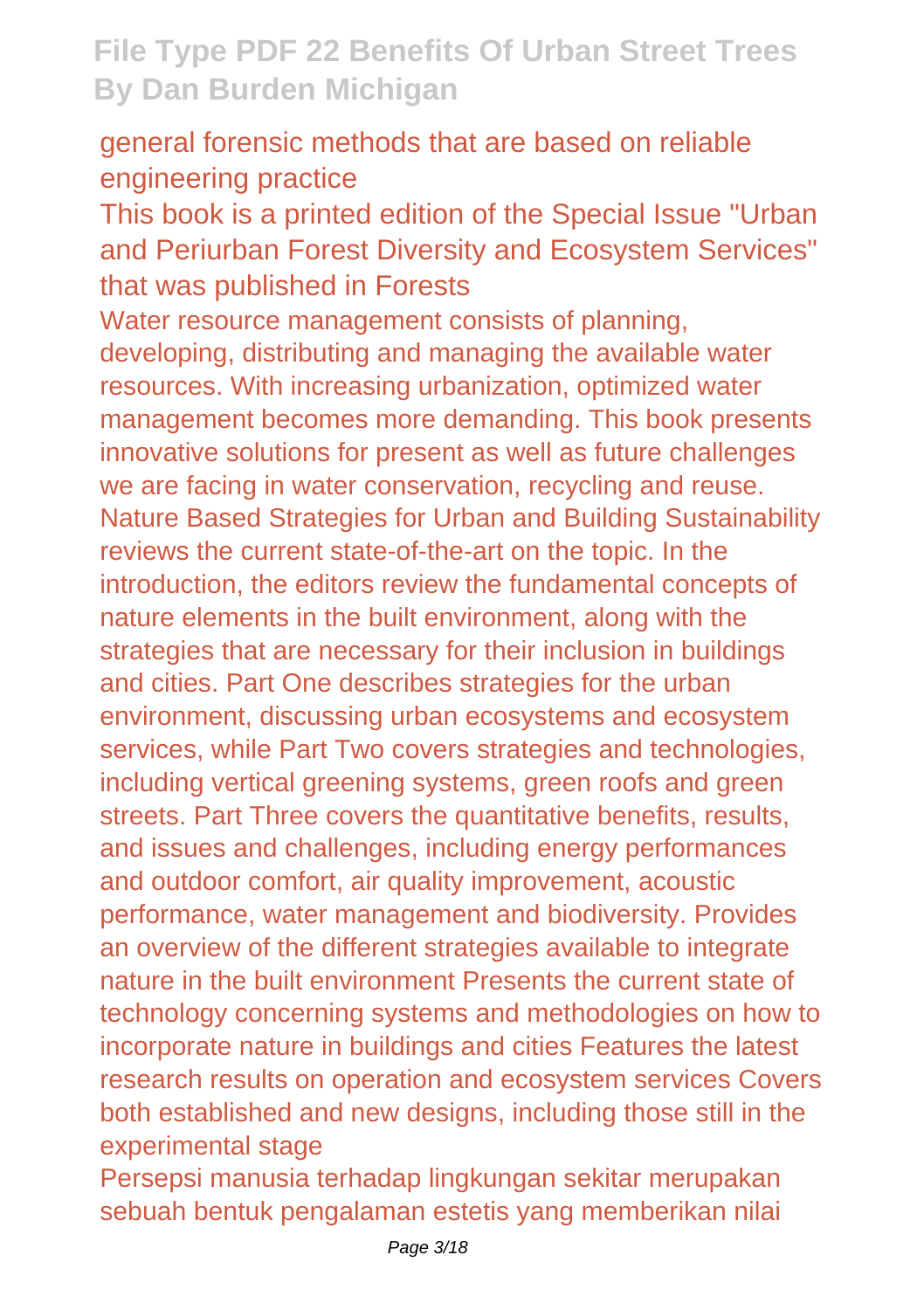dan arti kehidupan. Bentuk lingkungan kota baik fisik maupun non-fisik membentuk jalinan persepsi dan apresiasi yang erat dengan manusia. Di lain pihak, kenyamanan dan kepuasan hidup sangat dipengaruhi oleh kesesuaian persepsi manusia dan apresiasi nilai-nilai meruang yang terbentuk di lingkungan manusia. Pelibatan masyarakat sangat penting dalam pengambilan keputusan pada proses perencanaan kota, khususnya pada penataan streetscape. Saat ini, partisipasi secara tradisional dengan bertatap muka langsung mulai sulit dilakukan secara efektif. Di sisi yang lain, pemanfaatan teknologi 3DVirtual Reality mampu membantu dalam pemahaman visualisasi perencanaan lansekap pada skala makro dan mikro, serta membantu berbagai stakeholder untuk dapat memahami perencanaan lansekap dan berkontribusi dalam pembuatan keputusan. Pada prinsipnya, buku pertama ini mencoba melakukan telaah literatur yang berkaitan dengan Pencitraan Visual Kawasan Urban, yang berorientasi pada teori, strategi untuk perencanaan pengembangan Landscape Visual Planning System. Sedangkan buku kedua berorientasi pada teknik pengembangan Landscape Visual Planning System. Buku pertama ini terbagi dalam tiga pokok pembahasan yaitu bagian pendahuluan, bagian karakteristik fisik streetscape, dan bagian pendekatan teknis preferensi masyarakat. Pada bagian pendahuluan lebih menelaah pada konsep dasar pentingnya pengembangan sistem partisipatif pada perencanaan visual koridor jalan perkotaan yang diintegrasikan pada perkembangan teknologi dan informasi terkini. Pada bagian kedua memuat pemaparan telaah literatur yang berorientasi pada pemahaman karakteristik fisik streetscape. Sedangkan, bagian ketiga, pemaparan lebih berorientasi pada pendekatan teknis terkait preferensi masyarakat, yang sangat diperlukan sebagai dasar pijakan pengembangan online decisionmaking system pada upaya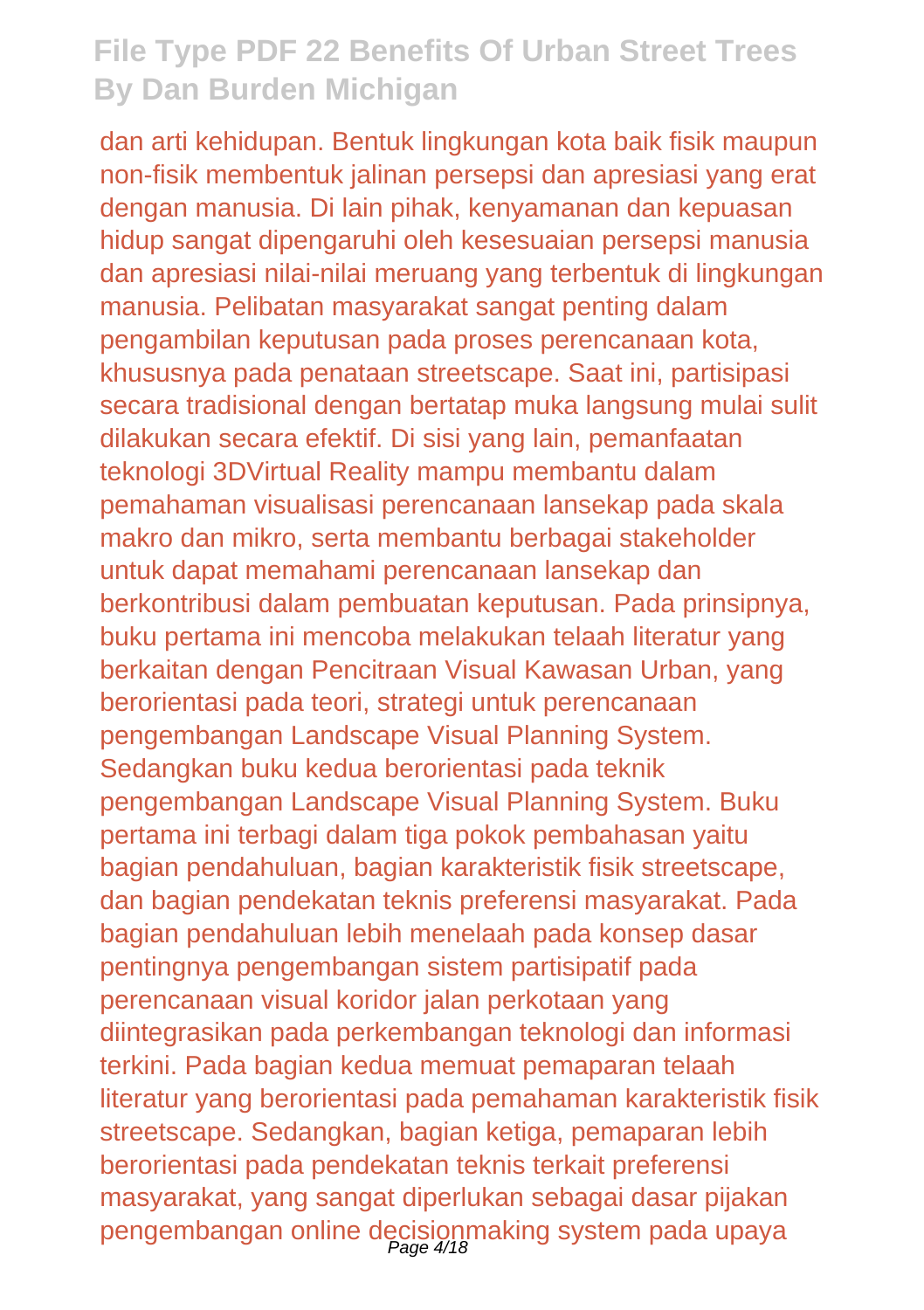perbaikan maupun pembentukan kualitas visual ruang koridor jalan perkotaan.

This second book of the series on Transport Systems and Traffic Engineering addresses operational, safety, costs, benefits, control and geometrical aspects associated with street design and roadway network planning in urban areas. The design features and planning goals consider urbansensitive solutions for coping with motorized traffic, pedestrians and public transport passengers. Great emphasis is placed on the critical interactions involved with traffic safety problems. The included papers offer a variety of sample studies and developed projects and provide useful references to academics and traffic engineers. One of the most noteworthy characteristics of this book is that the reported experiences come from different national policies and standard requirements as well as local guidelines. As such it provides a well-structured and consistent book that will be of great interest to those working in this field. Containing the proceedings of the 9th International Conference on Urban Regeneration and Sustainability this book addresses the multi-disciplinary aspects of urban planning; a result of the increasing size of cities; the amount of resources and services required and the complexity of modern society. Most of earth's population now lives in cities and the process of urbanisation still continues generating many problems deriving from the drift of the population towards them. These problems can be resolved by cities becoming efficient habitats, saving resources in a way that improves the quality and standard of living. The process however, faces a number of major challenges, related to reducing pollution, improving main transportation and infrastructure systems. New urban solutions are required to optimise the use of space and energy resources leading to improvements in the environment, i.e. reduction in air, water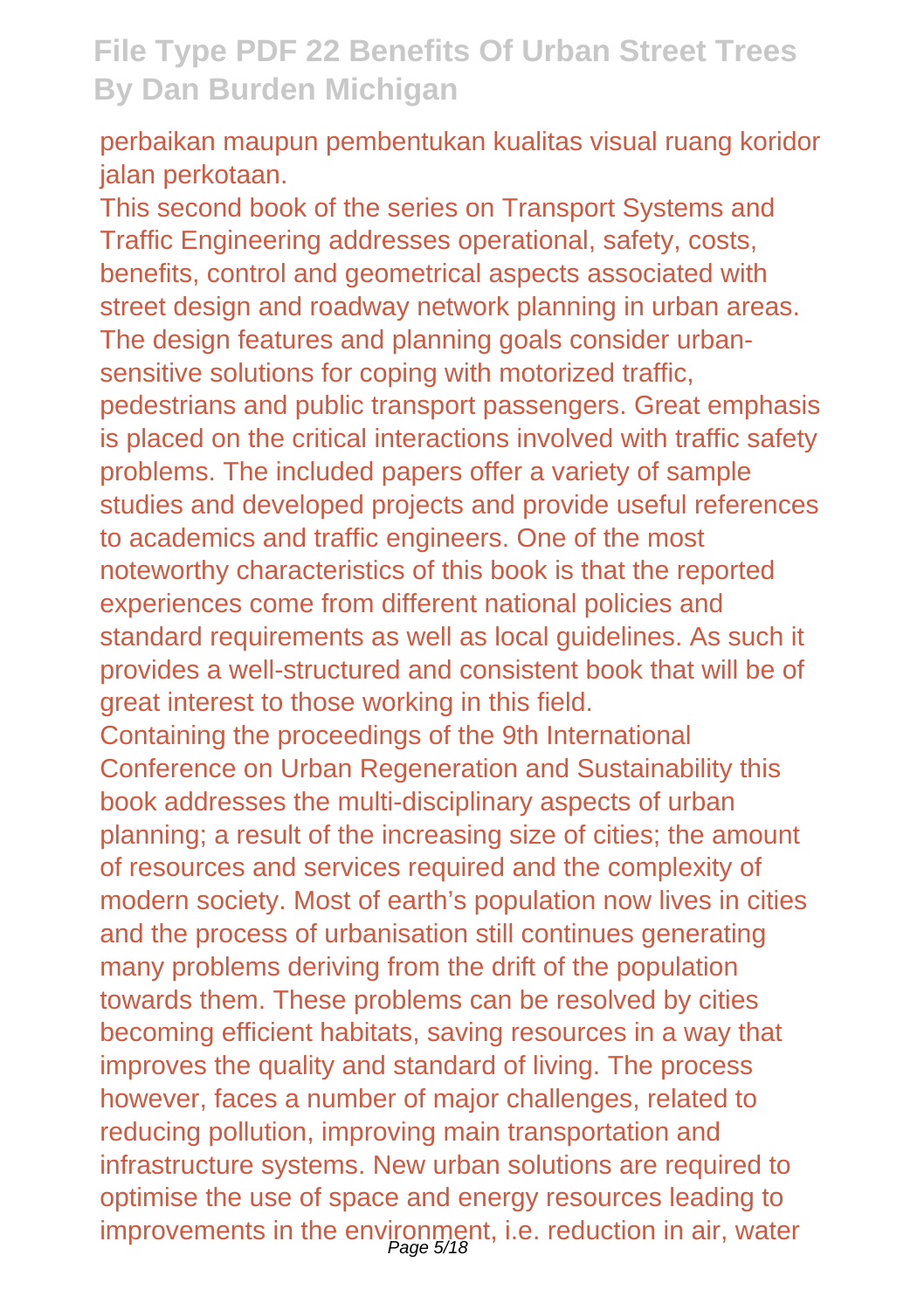and soil pollution as well as efficient ways to deal with waste generation. These challenges contribute to the development of social and economic imbalances and require the development of new solutions. Large cities are probably the most complex mechanisms to manage. However, despite such complexity they represent a fertile ground for architects, engineers, city planners, social and political scientists, and other professionals able to conceive new ideas and time them according to technological advances and human requirements. The challenge of planning sustainable cities lies in considering their dynamics, the exchange of energy and matter, and the function and maintenance of ordered structures directly or indirectly, supplied and maintained by natural systems. Topics covered include: Urban strategies; Planning, development and management; Urban conservation and regeneration; The community and the city; Eco-town planning; Landscape planning and design; Environmental management; Sustainable energy and the city; Transportation; Quality of life; Waterfront development; Case studies; Architectural issues; Cultural heritage issues; Intelligent environment and emerging technologies; Planning for risk; Disaster and emergency response; Safety and security: Waste management: Infrastructure and society: Urban metabolism.

Presents a plan for American cities that focuses on making downtowns walkable and less attractive to drivers through smart growth and sustainable design.

Nearly everything we treasure in the world's most beautiful cities was built over a century ago. Yet the ideas and practices underlying these achievements have been abandoned. Nir Buras documents the humane design methods that held sway before the reign of Modernism and encourages us to relearn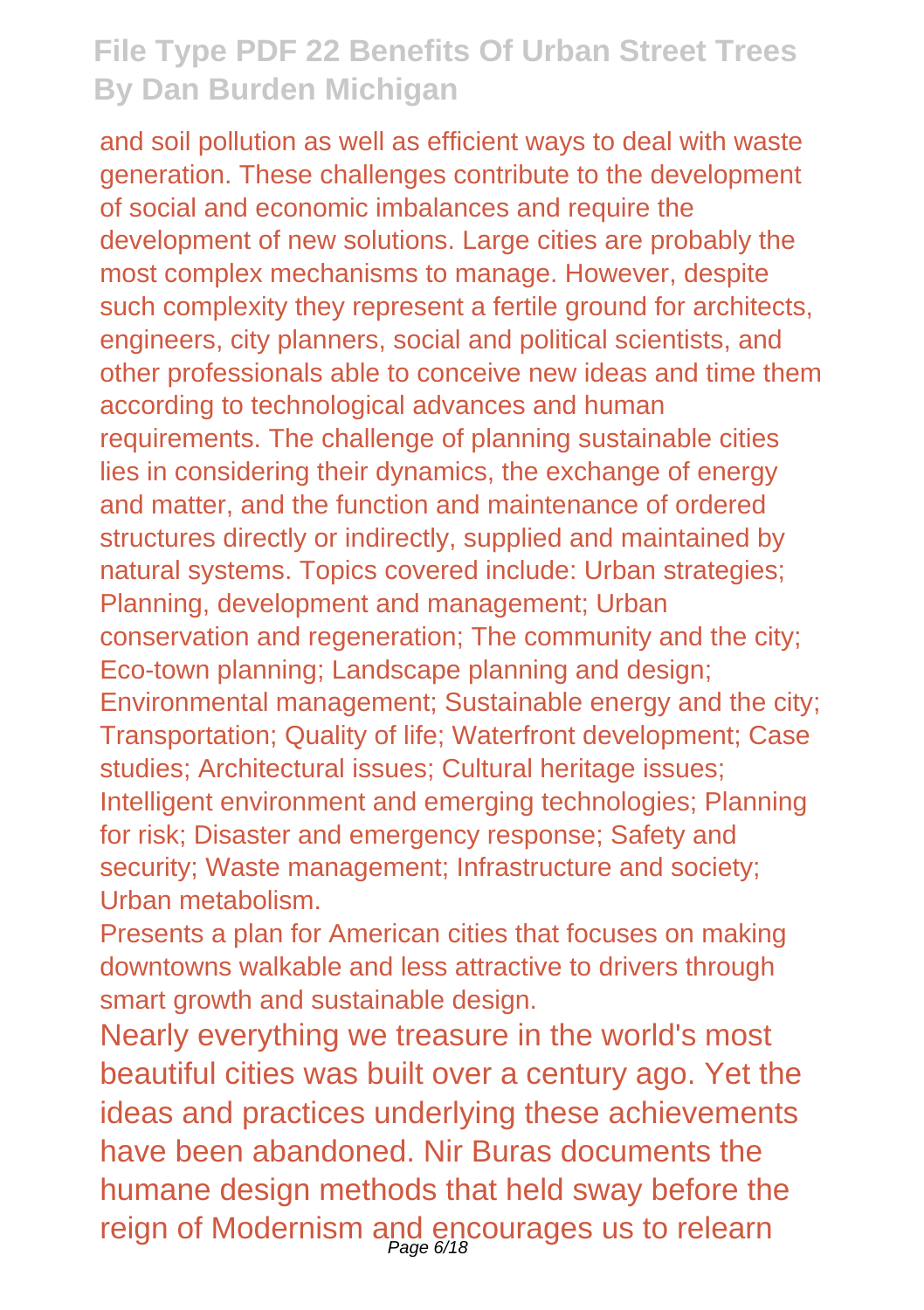the time-tested principles of classic urban planning. With more than half of the world's population now living in urban areas, it is vitally important that towns and cities are healthy places to live. The principal aim of this book is to synthesize the disparate literature on the use of vegetation in the built environment and its multifunctional benefits to humans. The author reviews issues such as: contact with wildlife and its immediate and long-term effects on psychological and physical wellbeing; the role of vegetation in removing health-damaging pollutants from the air; green roofs and green walls, which provide insulation, reduce energy use and decrease the carbon footprint of buildings; and structural vegetation such as street trees, providing shading and air circulation whilst also helping to stop flashfloods through surface drainage. Examples are used throughout to illustrate the practical use of vegetation to improve the urban environment and deliver ecosystem services. Whilst the underlying theme is the value of biodiversity, the emphasis is less on existing high-value green spaces (such as nature reserves, parks and gardens), than on the sealed surfaces of urban areas (building surfaces, roads, car parks, plazas, etc.). The book shows how these, and the spaces they encapsulate, can be modified to meet current and future environmental challenges including climate change. The value of existing green space is also covered to provide a Page 7/18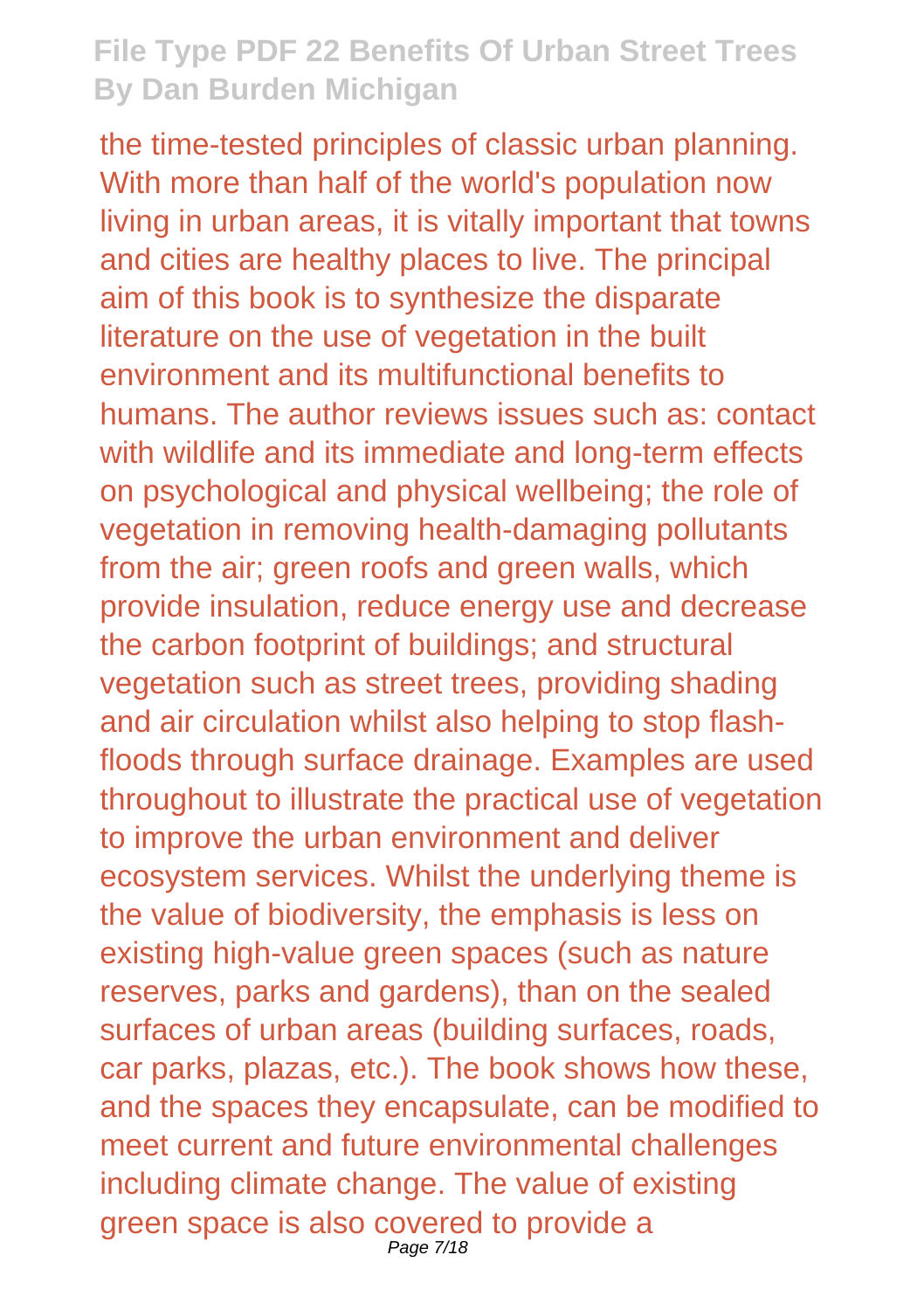comprehensive textbook of international relevance. Thirty years after its publication, The Death and Life of Great American Cities was described by The New York Times as "perhaps the most influential single work in the history of town planning....[It] can also be seen in a much larger context. It is first of all a work of literature; the descriptions of street life as a kind of ballet and the bitingly satiric account of traditional planning theory can still be read for pleasure even by those who long ago absorbed and appropriated the book's arguments." Jane Jacobs, an editor and writer on architecture in New York City in the early sixties, argued that urban diversity and vitality were being destroyed by powerful architects and city planners. Rigorous, sane, and delightfully epigrammatic, Jacobs's small masterpiece is a blueprint for the humanistic management of cities. It is sensible, knowledgeable, readable, indispensable. The author has written a new foreword for this Modern Library edition.

Jeff Speck has dedicated his career to determining what makes cities thrive. And he has boiled it down to one key factor: walkability. The very idea of a modern metropolis evokes visions of bustling sidewalks, vital mass transit, and a vibrant, pedestrian-friendly urban core. But in the typical American city, the car is still king, and downtown is a place that's easy to drive to but often not worth arriving at. Making walkability happen is relatively Page 8/18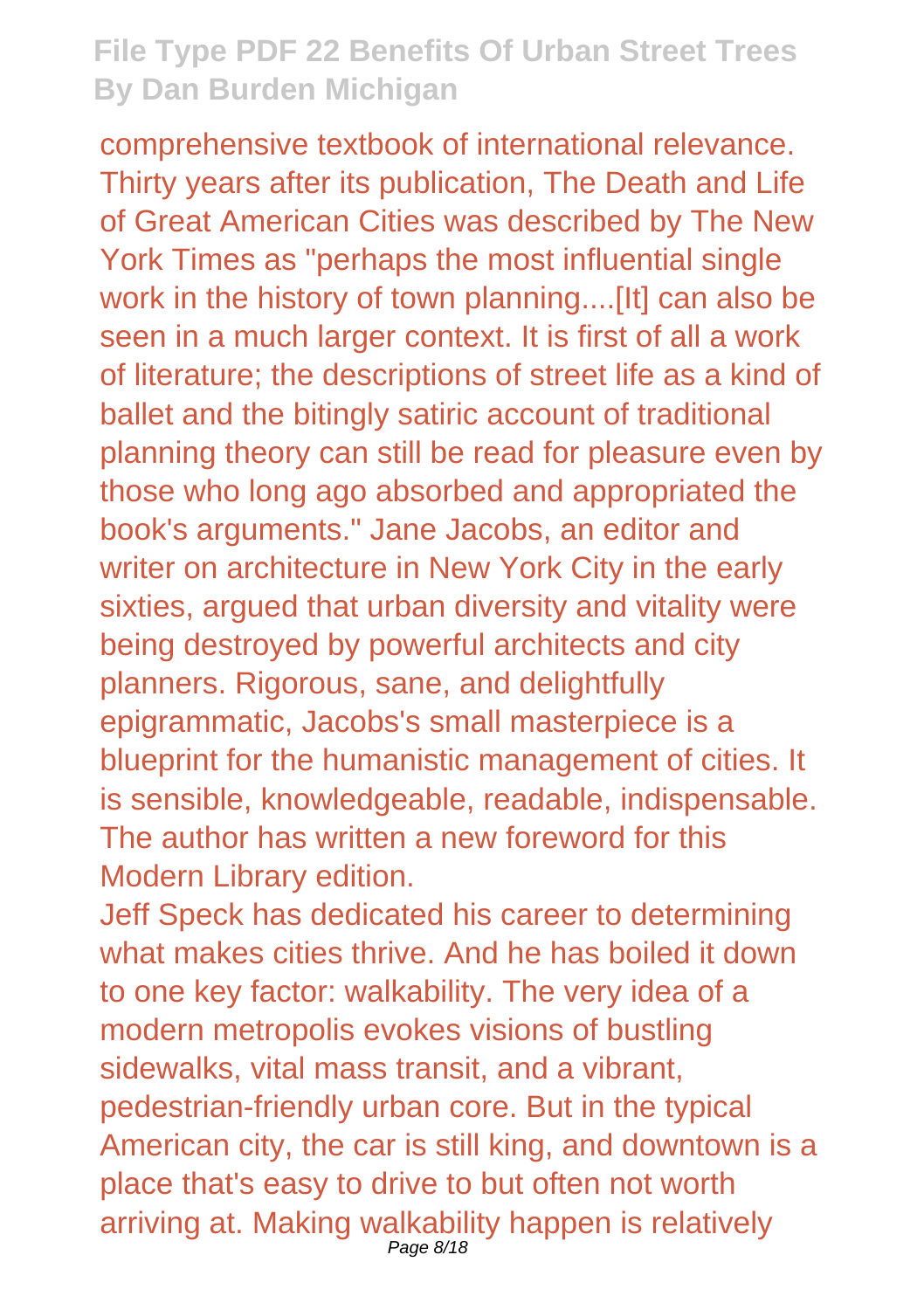easy and cheap; seeing exactly what needs to be done is the trick. In this essential new book, Speck reveals the invisible workings of the city, how simple decisions have cascading effects, and how we can all make the right choices for our communities. Bursting with sharp observations and real-world examples, giving key insight into what urban planners actually do and how places can and do change, Walkable City lays out a practical, necessary, and eminently achievable vision of how to make our normal American cities great again. With a focus on real-world writing, including diverse media, a treatment of visual literacy, and an emphasis on the ethics of writing, the Fourth Edition of The Call to Write continues to break new ground in composition. Organized by genres--letters, memoirs, public documents, profiles, reports, commentaries, proposals, and reviews--this innovative rhetoric gives students the practice they need to write both in college and in the public sphere. Connecting writing to everyday life, including college and work, it shows students the impact of writing and gives them the skills to help them write well. A strong emphasis on public writing promotes civic involvement through writing--to inform the public, to shape opinion, to advocate change, and so on--while relevant, provocative readings help students to understand the concept of being "called to write" in response to a personal, community, or Page 9/18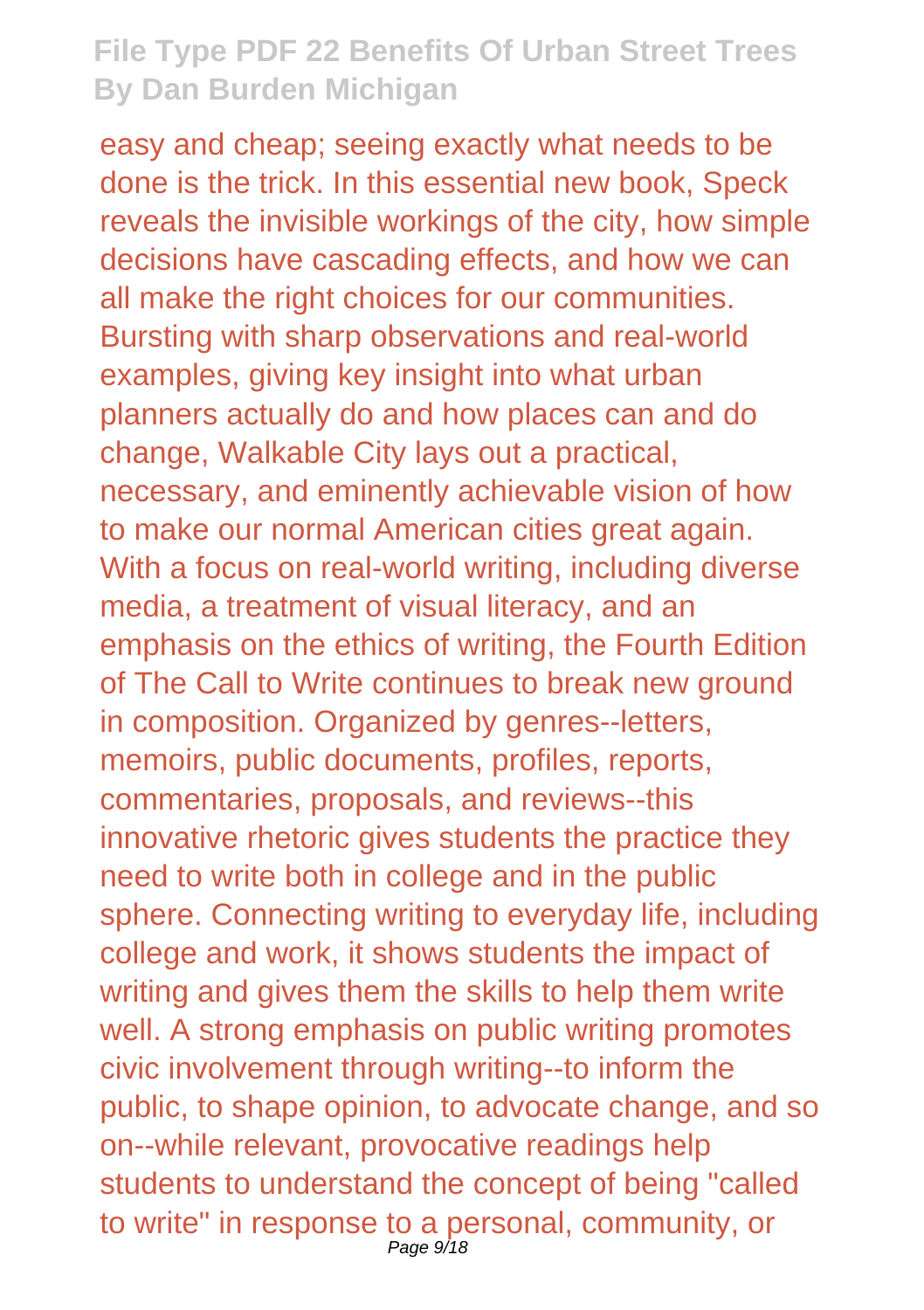#### societal need.

The report on design of urban streets was prepared as the participant's notebook for a four and a half day training course of the same title which has been conducted for a number of Federal, state, and local agencies. The report provides practical, state-of-theart information to aid in design and operation of streets and highways, with emphasis on functional, operational, and safety aspects of design which apply to minor design revisions as well as to major reconstruction and new construction.

Driving is a fact of life. We are all spending more and more time on the road, and traffic is an issue we face everyday. This book will make you think about it in a whole new light. We have always had a passion for cars and driving. Now Traffic offers us an exceptionally rich understanding of that passion. Vanderbilt explains why traffic jams form, outlines the unintended consequences of our attempts to engineer safety and even identifies the most common mistakes drivers make in parking lots. Based on exhaustive research and interviews with driving experts and traffic officials around the globe, Traffic gets under the hood of the quotidian activity of driving to uncover the surprisingly complex web of physical, psychological and technical factors that explain how traffic works.

Practical ways to make your neighborhood come alive! "Cities are the future of the human race, and Jeff Speck knows how to make them work." —David Owen, staff writer at the New Yorker Nearly every US city would like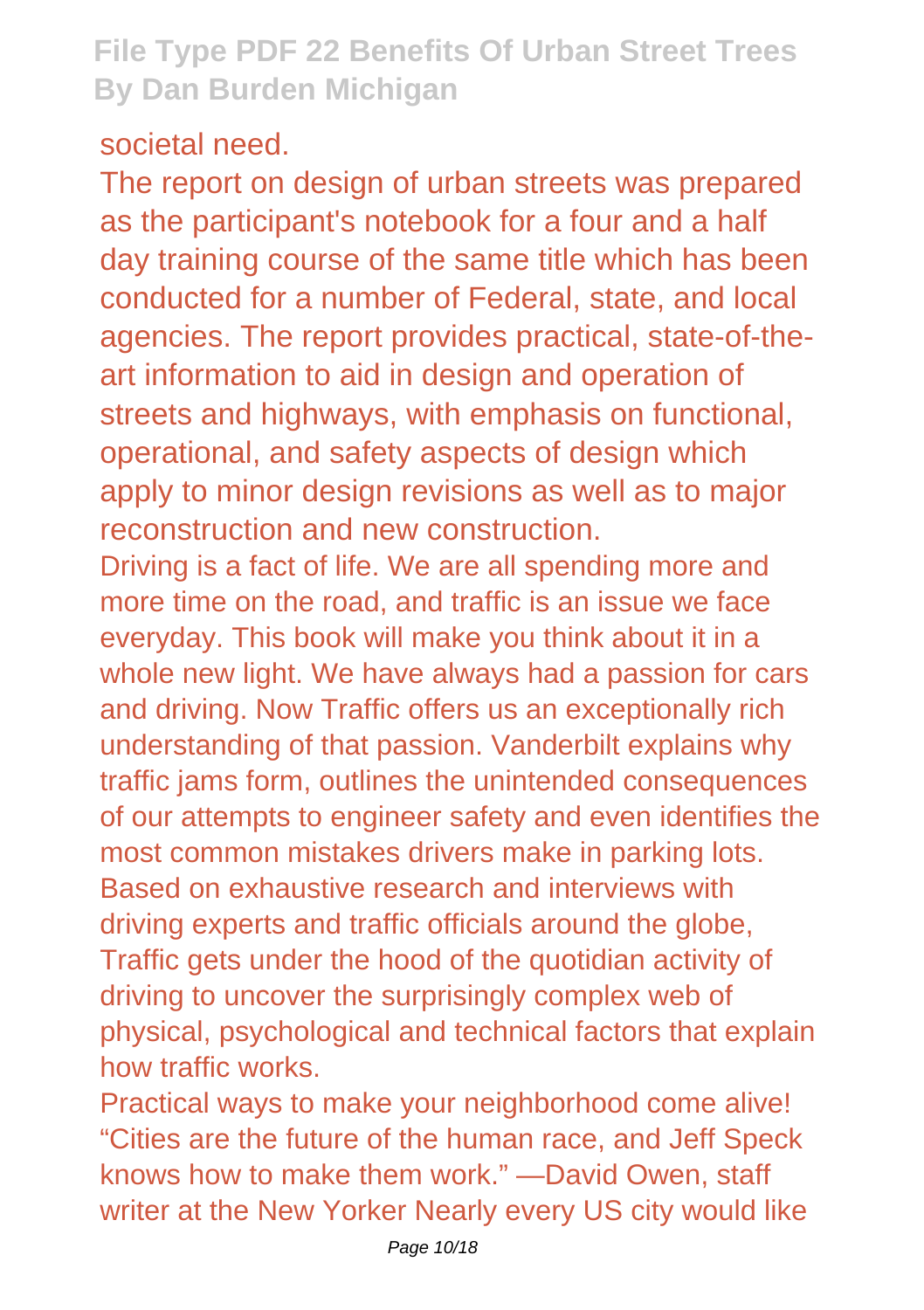to be more walkable—for reasons of health, wealth, and the environment—yet few are taking the proper steps to get there. The goals are often clear, but the path is seldom easy. Jeff Speck's follow-up to his bestselling Walkable City is the resource that cities and citizens need to usher in an era of renewed street life. Walkable City Rules is a doer's guide to making change in cities, and making it now. The 101 rules are practical yet engaging—worded for arguments at the planning commission, illustrated for clarity, and packed with specifications as well as data. For ease of use, the rules are grouped into 19 chapters that cover everything from selling walkability, to getting the parking right, escaping automobilism, making comfortable spaces and interesting places, and doing it now! Walkable City was written to inspire; Walkable City Rules was written to enable. It is the most comprehensive tool available for bringing the latest and most effective city-planning practices to bear in your community. The content and presentation make it a force multiplier for place-makers and change-makers everywhere.

This second edition covers recent developments around the world with contributors from 33 different countries. It widens the handbook's scope by including ecological design; consideration of cultural dimensions of the use and conservation of urban nature; the roles of government and civil society; and the continuing issues of equity and fairness in access to urban greenspaces. New features include an emphasis on the biophilic design of homes and workplaces, demonstrating the value of nature, in order to counter the still prevalent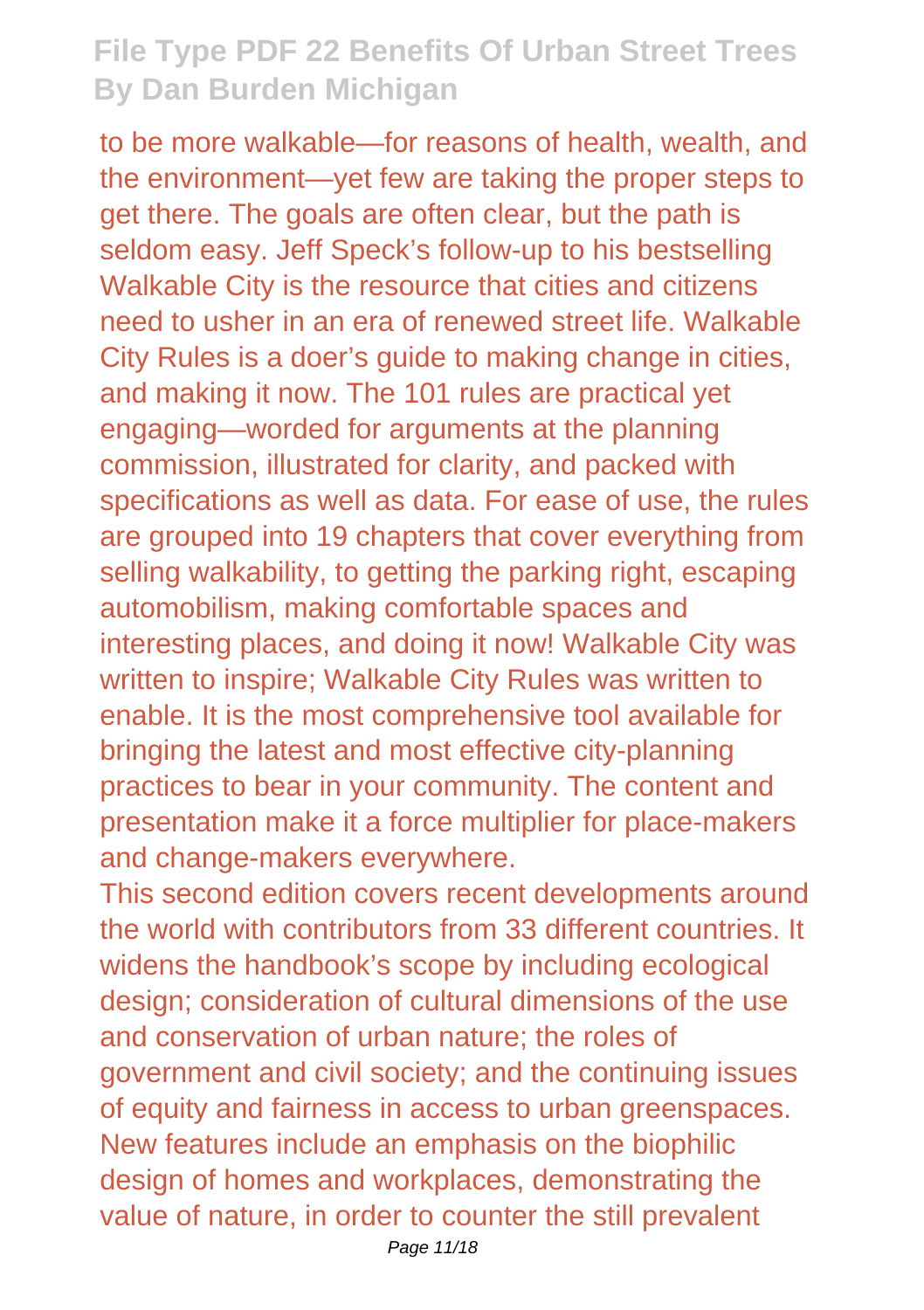attitude among many developers that nature is a constraint rather than a value. The volume explores great practical achievements have occurred since the first edition, with many governments increasingly recognising and legislating on urban nature and green infrastructure matters, since cities play a major role in adapting to change, particularly to climate crisis. New topics such as the ecological role of light at night and human microbiota in the urban ecosystem are introduced. Additional attention is given to food production in cities, particularly the multiple roles of urban agriculture and household gardens in different contexts from wealthy communities to the poorest informal settlements in deprived communities. The emphasis is on demonstrating what can be achieved, and what is already being done. The book will help scholars and graduate students by providing an invaluable and up-to-date guide to current urban ecological thinking across the range of disciplines, such as geography, ecology, environmental science/studies, planning, urban studies, that converge in the study of towns and cities and urban design and living. It will also assist practitioners and civil society members in discovering the ways different specialists and thinkers approach urban nature.

This open access book brings together research findings and experiences from science, policy and practice to highlight and debate the importance of nature-based solutions to climate change adaptation in urban areas. Emphasis is given to the potential of nature-based approaches to create multiple-benefits for society. The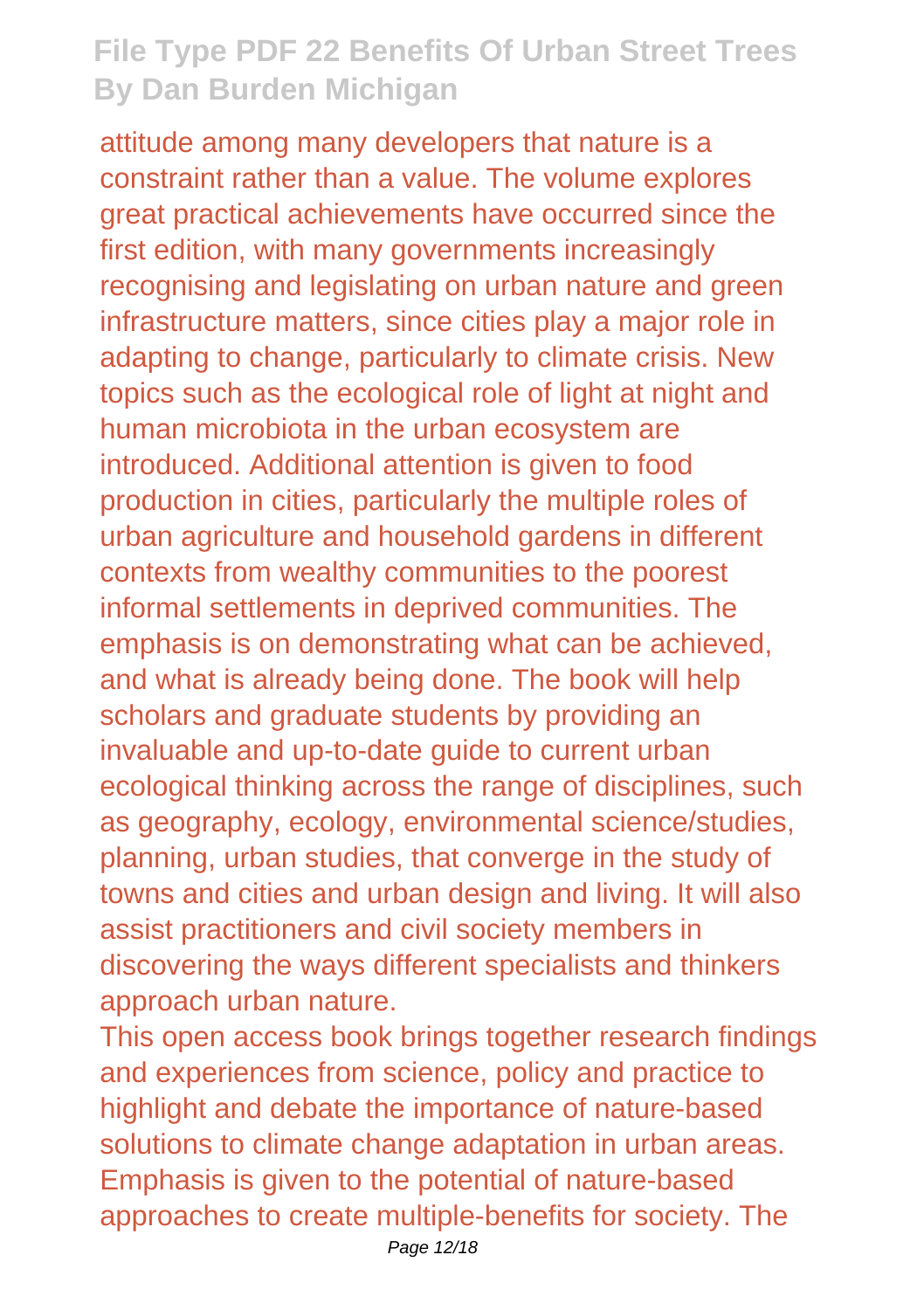expert contributions present recommendations for creating synergies between ongoing policy processes, scientific programmes and practical implementation of climate change and nature conservation measures in global urban areas. Except where otherwise noted, this book is licensed under a Creative Commons Attribution 4.0 International License. To view a copy of this license, visit http://creativecommons.org/licenses/by/4.0/ New York magazine was born in 1968 after a run as an insert of the New York Herald Tribune and quickly made a place for itself as the trusted resource for readers across the country. With award-winning writing and photography covering everything from politics and food to theater and fashion, the magazine's consistent mission has been to reflect back to its audience the energy and excitement of the city itself, while celebrating New York as both a place and an idea.

This handbook of urban transportation planning presents case studies detailing 40 best practices from 33 states in the U.S. and 19 countries on six continents. Cities around the world have improved transportation options for their citizens. Roadways have seen the addition of walkways and bicycle lanes, and light-rail transit systems have reduced street traffic. These cities have decreased reliance on personal cars and enhanced their urban environments by reducing congestion, pollution, and the number and width of roadways. This volume discusses the dynamic field of urban transportation planning and provides resources for planning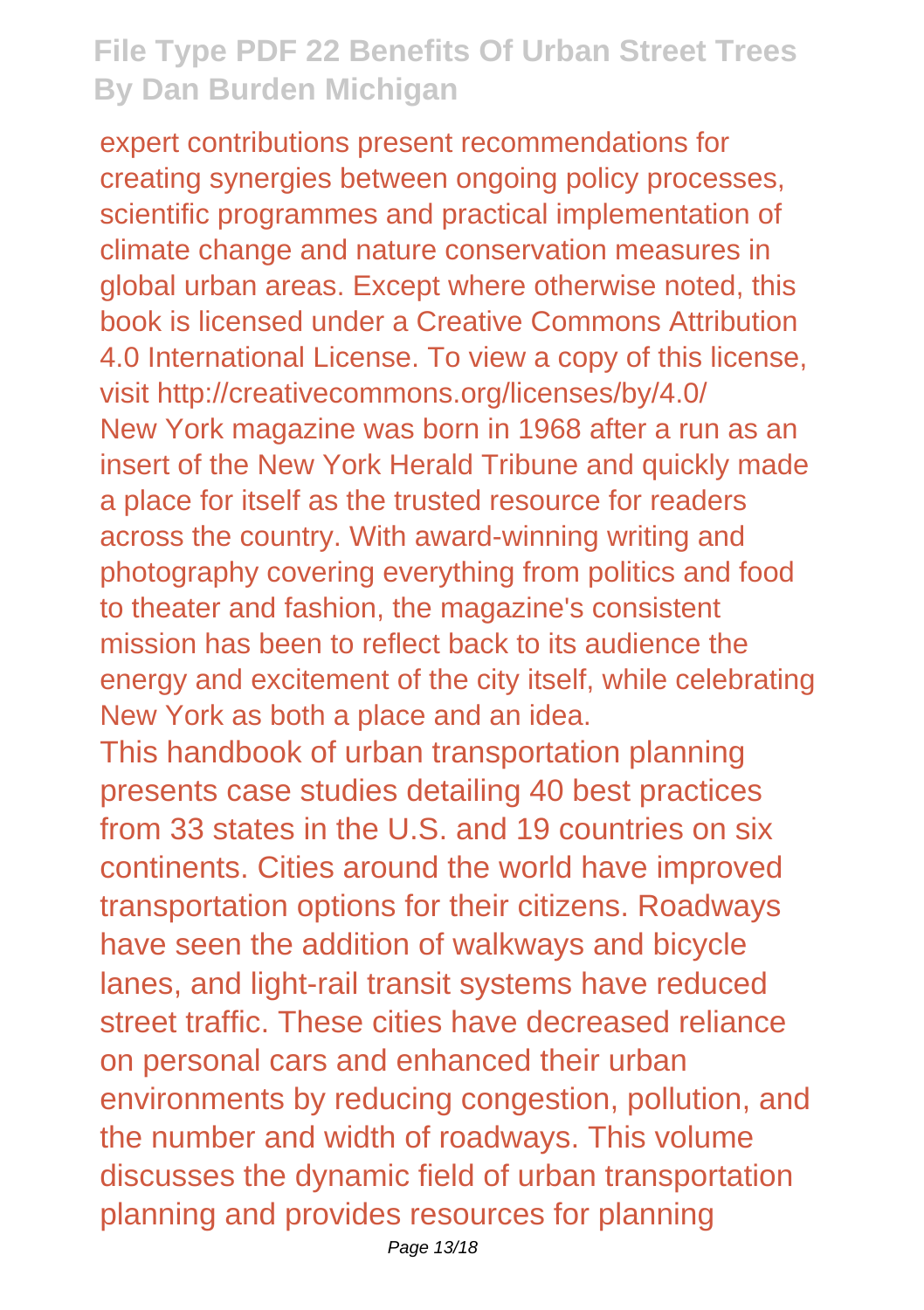professionals and public officials interested in obtaining additional information on the latest trends. "Written for teams of engineers, transportation planners, landscape architects, and urban planners, this book provides a broad overview of the growing approach towards complete and sustainable street design. Its contents present the background on modern street design and where it has failed, describe a series of street typologies, and demonstrate, through geographically diverse case studies, the applicable lessons learned from each. Featuring examples from over two dozen completed street design projects around the world, it provides practical guidance on the complete street approach to sustainable and community-minded street and road design"--

With the emergence of urban and community forestry as the fastest growing part of our pro fession in the last 15 years, the need for a book such as this inevitably developed. The So ciety of American Foresters' urban forestry working group counts 32 or more universities now offering courses in this subject, and the number is growing. For the last several years I have coordinated a continuing education urban forestry course at Rutgers for nonmatriculated students. Registrants have included arborists, shade tree commissioners, landscape architects, city foresters, environmental commissioners, park superintendents, and others Page 14/18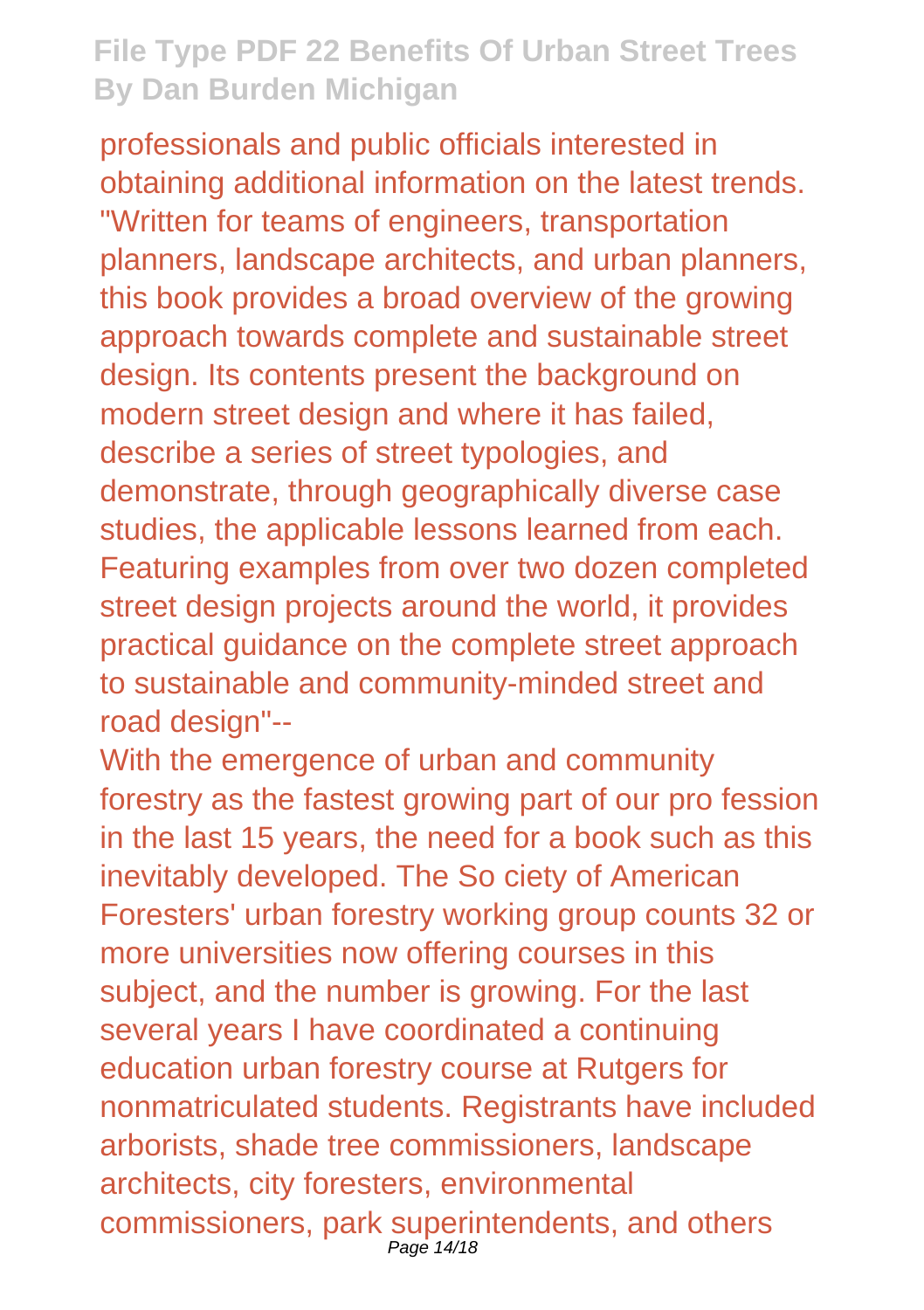whose jobs involve care and management of trees. The course was started by Bob Tate in 1980, around a core of managerial subjects such as in ventories, budgets, and public relations. After Bob left in 1984 to join Asplundh and later to start his own prosperous business in California, the course languished after it exhausted the local market for those subjects.

The NACTO Urban Street Design Guide shows how streets of every size can be reimagined and reoriented to prioritize safe driving and transit, biking, walking, and public activity. Unlike older, more conservative engineering manuals, this design guide emphasizes the core principle that urban streets are public places and have a larger role to play in communities than solely being conduits for traffic. The well-illustrated guide offers blueprints of street design from multiple perspectives, from the bird's eye view to granular details. Case studies from around the country clearly show how to implement best practices, as well as provide guidance for customizing design applications to a city's unique needs. Urban Street Design Guide outlines five goals and tenets of world-class street design: • Streets are public spaces. Streets play a much larger role in the public life of cities and communities than just thoroughfares for traffic. • Great streets are great for business. Well-designed streets generate higher revenues for businesses and higher values Page 15/18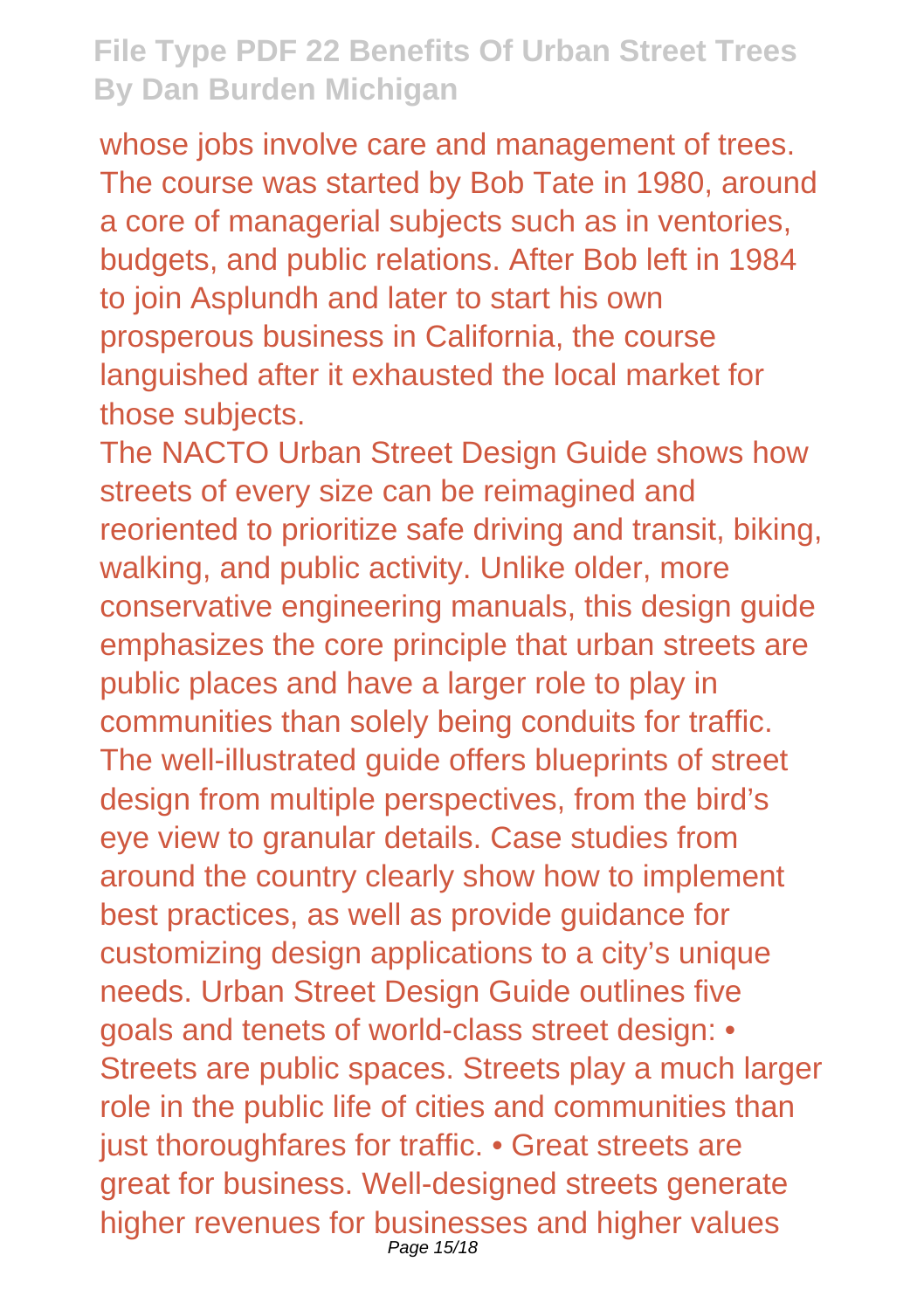for homeowners. • Design for safety. Traffic engineers can and should design streets where people walking, parking, shopping, bicycling, working, and driving can cross paths safely. • Streets can be changed. Transportation engineers can work flexibly within the building envelope of a street. Many city streets were created in a different era and need to be reconfigured to meet new needs. • Act now! Implement projects quickly using temporary materials to help inform public decision making. Elaborating on these fundamental principles, the guide offers substantive direction for cities seeking to improve street design to create more inclusive, multi-modal urban environments. It is an exceptional resource for redesigning streets to serve the needs of 21st century cities, whose residents and visitors demand a variety of transportation options, safer streets, and vibrant community life.

This book presents solutions to address water security in rapidly urbanizing cities, and explores the new paradigms of water security in changing contexts. Highlighting the latest developments in water research, changes in water policy, and current discourses on water security, the book also provides information and tools for local stakeholders, water managers, and policymakers to build the capacity for sustainable water governance. The book discusses a wide range of sustainable solutions and their Page 16/18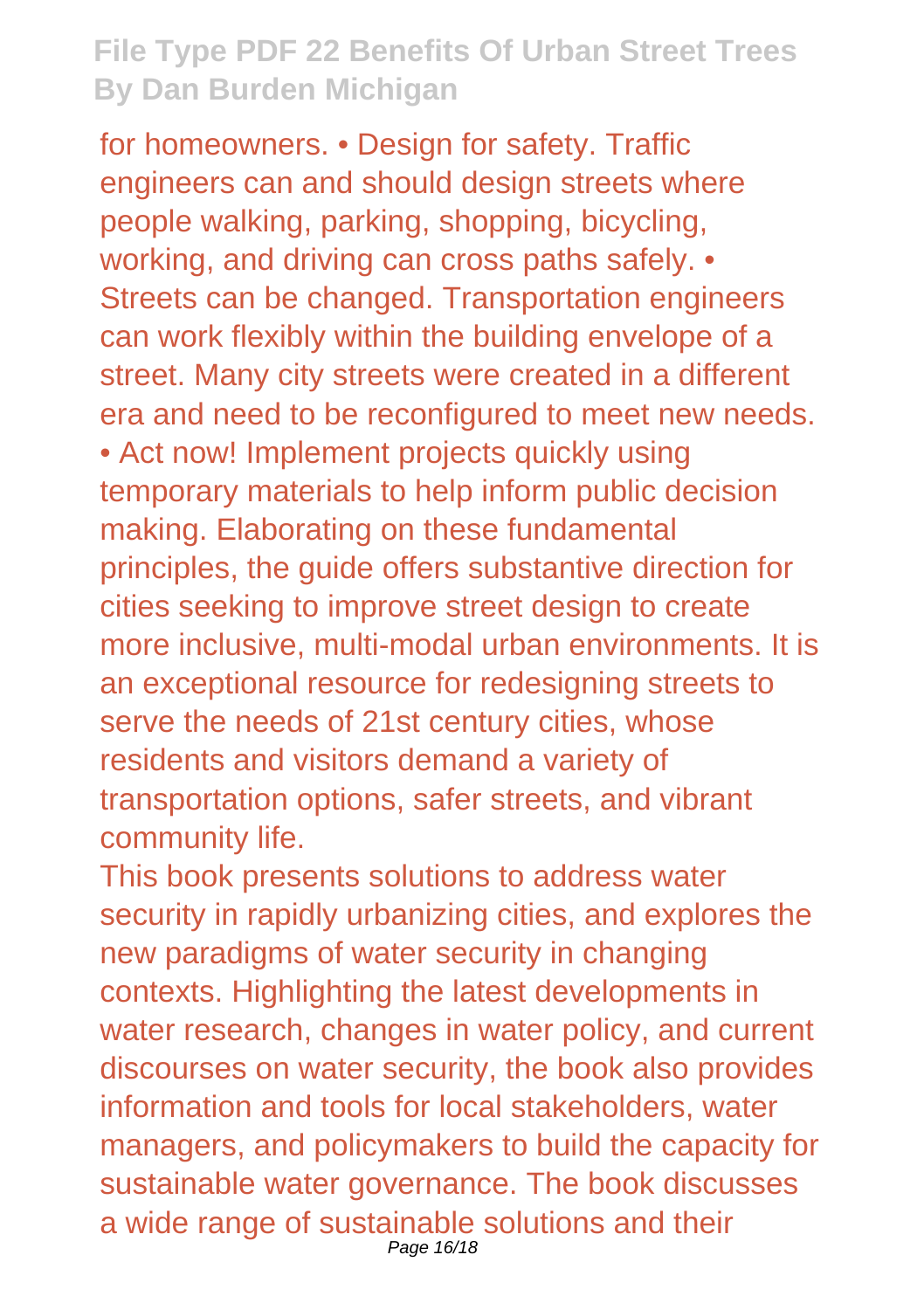implementation to ensure that the balance between water supply and demand remains sustainable in the long term, with a focus on local solutions to build capacity and developing policy awareness for a wide range of stakeholders. As the concept of urban water security in changing contexts is open to multiple interpretations, the authors set out various approaches. Providing an overview of the changing perspectives of urban water security in different contexts, the book is based on findings of the Asia-Pacific Network water security project at the United Nations University, Tokyo, as well as the authors' current research-based at Pokhara University, Nepal, Hosei University, Tokyo, Institute for the Global Environmental Strategies, Japan and the Australian National University, Australia. The book also includes the views of international authorities (such as water experts) on the subject. The solutions are complemented by analysis of case studies of various localized sustainable solutions at different scales. The book is a valuable resource for water professionals and policymakers around the globe, academics, teachers working in water-related areas, NGOs, think thanks, water research institutes, donor organizations, and international and local water utility services.

Many of today's communities face an unprecedented struggle to adapt and maintain their environmental, economic, and social well-being in an era Page 17/18